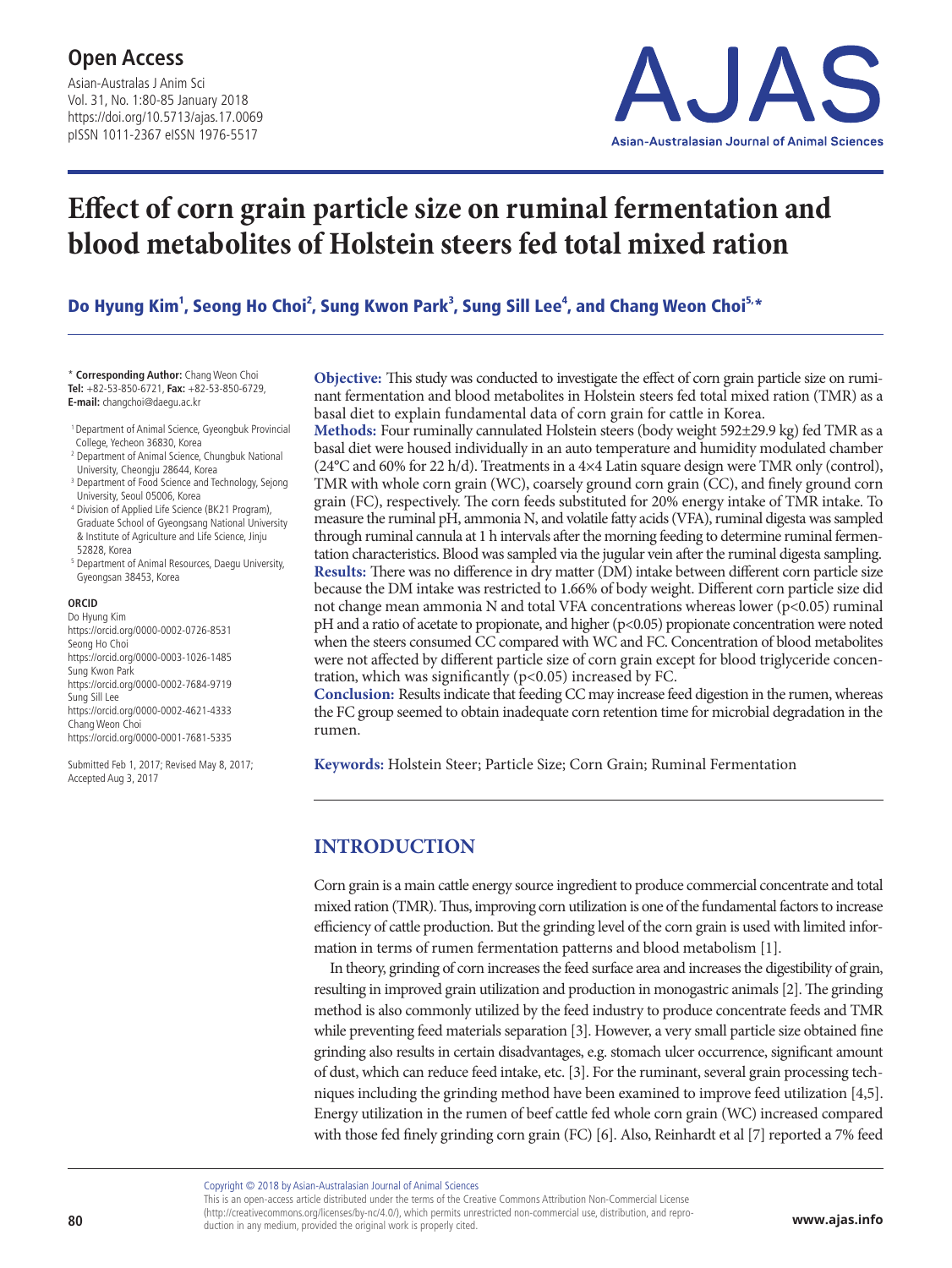efficiency increase when Holstein steers consumed WC as concentrate feed compared to FC feeding. However, there are difficulties in determining ruminal fermentation and physiological mechanism due to digestion by ruminal microbes, microbial synthesis and environmental factors including temperature, humidity, and other factors, etc., so further studies about changes in ruminal function as influenced by particle size of corn grain are still required [8].

Recently well-established experimental resources including at least no-stress conditions based on temperature and humidity levels have been provided for *in vivo* studies [9,10]. This may be well founded because a high level of temperature and/or humidity often increases the body temperature and energy requirements for maintenance resulting in unexpected metabolic data from *in vivo* studies using experimental animals [10].

Therefore, we examined the effects of different corn particle size on ruminal fermentation and blood metabolites of Holstein steers fed TMR as a basal TMR. The present *in vivo* study was performed under temperature and humidity-controlled conditions to minimize undetectable errors caused from the environmental factors.

### **MATERIALS AND METHODS**

### **Animals and diets**

The experimental protocol describing the management and care of animals was reviewed and approved by the Daegu University Institutional Animal Care and Use Committee (DUIACC-2016-001-0310-004). Four Holstein steers weighing an average 592 (standard error [SE]±29.9) kg and fitted with 100 mm i.d. ruminal cannula were used in a 4×4 Latin square experiment. The animals were then housed individually in 3×3.2 m pens in an auto temperature and humidity modulated chamber (24°C and 60% for 22 h/d, respectively) with water and a trace-mineralized salt block available throughout the experiments. The steers were weighed before each period. They were provided with two equal meals daily at 09:00 and 17:00 h.

The steers were offered TMR as a basal diet *ad libitum* during the adaptation period, and then the DM intake was restricted to 90% of the *ad libitum* intake (mean 1.66% of body weight). A basal diet (% dry matter [DM]) consisted of commercial corn based concentrate (48.5), barley brewer's grain (25.5), rice straw silage (13.4), perilla meal (6.7), corn flake (2.8), soybean curd process (2.8) and limestone (0.3). The 20% of energy intake from the basal diet was replaced by one of the grinding levelled grains of Kwangpyeongok, Korean domestic corn (*Zea mays*), as follows: no replacement of corn (i.e. TMR only; control), WC, coarsely ground corn grain (CC), or FC, respectively. The treatments used same corn as whole corn grain, coarsely ground corn grain and finely ground corn grain of Kwangpyeongok, and replaced by 20% of energy intake from the TMR. Therefore, all treatments had the same in the chemical composition. Processed corn grain

A.JAS

samples were prepared as follows: coarsely ground corn grain was prepared by grinding through 6.0 mm and then 1.3 mm mesh screens of a Wiley mill (Model 4; Thomas scientific, Swedesboro, NJ, USA), i.e. the coarsely ground corn grain was collected between 1.3 mm and 6.0 mm mesh screens. Finely ground corn grain was prepared by grinding through 3.5 mm mesh screen of a Wiley mill, because this is a commercially available particle size when compounding a TMR in a Korean feed company. Feed DM intake was changed according to the body weight of the steers determined at the beginning of each period.

#### **Sampling procedures and chemical analysis**

Each period lasted 21 days and feed intake was recorded daily. Representative samples of feeds were collected on days 15 to 21, pooled, subsampled, dried, and ground through a 2-mm screen in a Wiley mill (Model 4; Thomas scientific, USA), and analysed for moisture, crude protein, ether extract, and ash according to the procedure of AOAC [11]. The concentration of neutral detergent fiber corrected for residual ash was determined with heatstable amylase and sodium sulphate according to the method of Van Soest et al [12], while the concentration of acid detergent fiber corrected for residual ash was determined according to the procedure of AOAC [11]. The chemical composition of experimental feeds is shown in Table 1.

Rumen fermentation characteristics were assessed by collecting ruminal samples just before the morning feeding (0 h) and at 1, 2, 3, 4, 5, 6, 7, and 8 h post-feeding on day 21. Immediately after collection, the samples were filtered through eightlayer cheesecloth and then ruminal pH was measured. For volatile fatty acid (VFA) determination,  $1.0$  mL of saturated HgCl<sub>2</sub> solution and 4.0 mL of 1 M NaOH solution were added to 10.0 mL of rumen fluid. For ammonia-N determination 0.3 mL of 50% H2SO4 was added to 15.0 mL of rumen fluid. Samples were stored frozen at –20°C until analysed. Ammonia-N and VFA were determined according to Choi and Oh [13].

Blood samples were taken by venipuncture from the jugular

| Table 1. Chemical composition of experimental feeds (% of DM basis) <sup>1</sup> |  |
|----------------------------------------------------------------------------------|--|
|----------------------------------------------------------------------------------|--|

| Composition   | <b>Total mixed ration</b> | Korean domestic corn grain |  |  |  |
|---------------|---------------------------|----------------------------|--|--|--|
| Dry matter    | 62.8                      | 81.2                       |  |  |  |
| Crude protein | 17.2                      | 11.0                       |  |  |  |
| Crude fiber   | 13.9                      | 2.2                        |  |  |  |
| Ether extract | 5.9                       | 5.6                        |  |  |  |
| Crude ash     | 7.9                       | 1.3                        |  |  |  |
| Calcium       | 0.62                      | 0.007                      |  |  |  |
| Phosphorus    | 0.53                      | 0.32                       |  |  |  |
| <b>NDF</b>    | 32.3                      | 7.8                        |  |  |  |
| ADF           | 15.8                      | 2.1                        |  |  |  |

DM, dry matter; NDF, neutral detergent fiber; ADF, acid detergent fiber.

<sup>1)</sup> All experimental steers had free access to water and a mineral block during the entire experiment. Total mixed ration consisted of commercial corn based concentrate (48.5%), barley brewer's grain (25.5%), rice straw silage (13.4%), perilla meal (6.7%), corn flake (2.8%), soybean curd process (2.8%), and limestone (0.3%).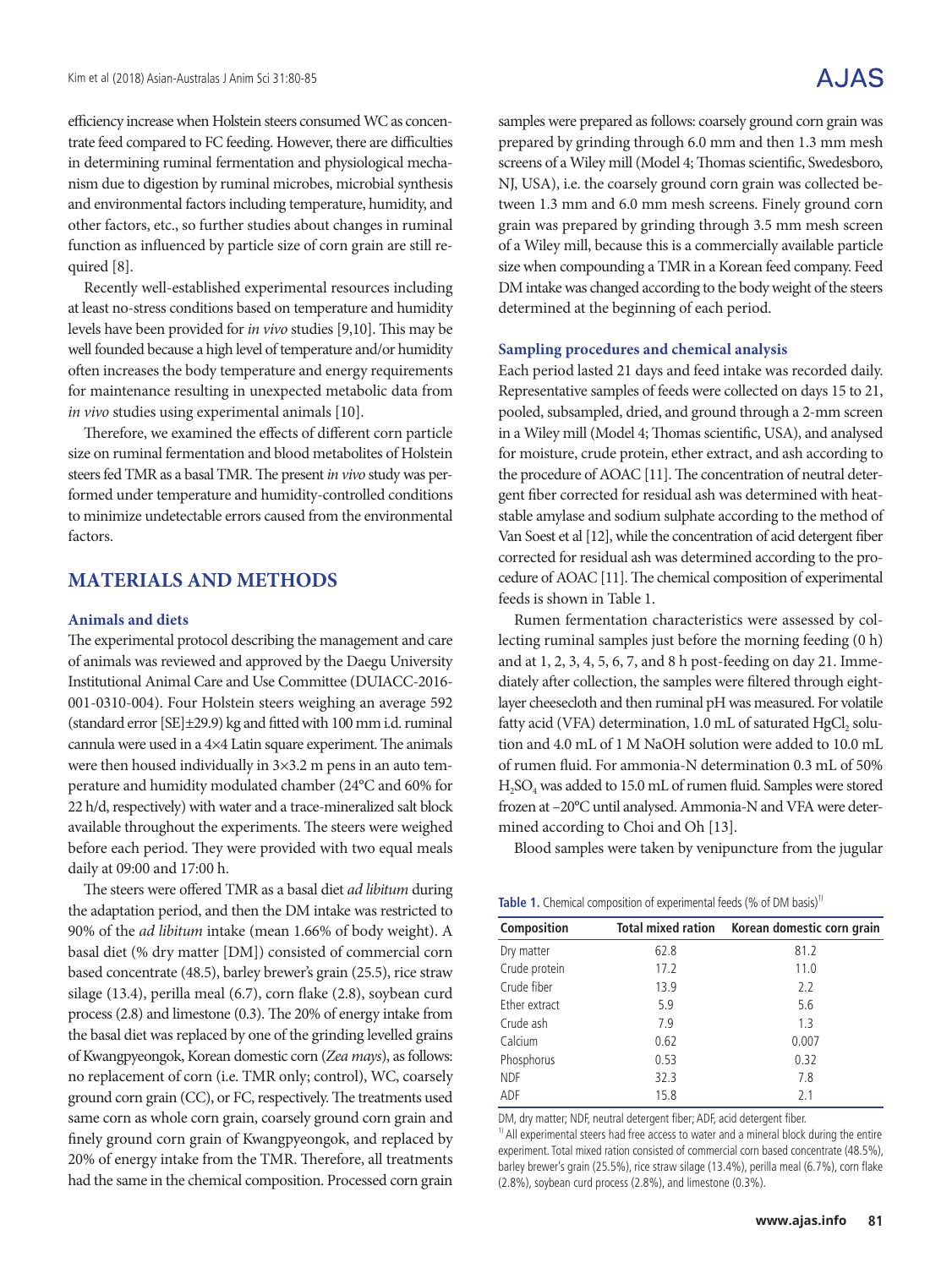## A.JAS

vein at the end of the experiment periods prior to afternoon feeding (17:00 h). Blood was collected into 10-mL vacuum tubes (BD Vacutainer, Becton & Dickinson, Franklin Lakes, NJ, USA) without anticoagulant. The samples were allowed to clot for 24 h at 4°C and centrifuged (2,000×g for 15 min at 4°C), and serum was stored at –70°C until further analysis. Blood samples were analyzed by an automatic blood analyzer (Modular Analytics, Roche, Wiesbaden, Germany). These included total protein, glucose, blood urea nitrogen (BUN), albumin, creatinine and triglycerides.

Rectal temperature was determined using a portable multichannel thermometer recorder (Thermo Recorder, TR-71U, T&D Corporation, Matsumoto, Japan) just before the morning feeding on day 21.

#### **Statistical analysis**

Data for steers within each treatment were averaged and analysed using the general linear model procedure of SAS (SAS Inst. Inc., Cary, NC, USA) with steer as random effects, and treatments as fixed effects. Duncan's multiple range test was used to interpret any significant differences among the mean values of the treatments. Differences among treatment groups were considered significant if  $p<0.05$ .

## **RESULTS AND DISCUSSION**

#### **Feed intake and animal condition**

Grinding method of corn grain did not increase (p>0.05) TMR and total feed DM intake (Table 2). On an average, the experimental animals consumed 8.7 (SE±1.61) and 10.3 (SE±1.87) kg of TMR and total feed DM, respectively. In the present study, feed DM intake was restrictively fed based on the body weight of each period. Also, we designed the trial so that the animal consumed all the feed with no ort for accurate interpretation of metabolic data including rumen fermentation and blood metabolites. Thus, the present intake data provided limited information. The substitution of corn grain and the grain grinding method did not change body temperature (mean 38.2°C; Figure 1) because the experimental animals in the present study were housed under no

**Table 2.** Effect of feeding Korean domestic corn grain by different particle size on dry matter (DM) intake (DM kg/d) of Holstein steers fed total mixed ration as a basal<sup>11</sup>

| <b>Items</b>       |         | <b>SEM</b> |       |       |       |
|--------------------|---------|------------|-------|-------|-------|
|                    | Control | WС         | cc    | FC    |       |
| TMR intake         | 9.30    | 7.99       | 8.44  | 8.96  | 1.607 |
| Whole corn intake  |         | 2.00       |       | -     |       |
| Coarse corn intake |         |            | 2.11  | ٠     |       |
| Fine corn intake   |         | ۰          |       | 2.24  |       |
| Total intake       | 9.30    | 9 9 9      | 10 55 | 11 70 | 1 ጸ66 |

TMR, total mixed ration; SEM, standard error of the mean.

<sup>1)</sup> Holstein steers were housed under the condition of temperature and humidity index 71.5 (no stress: 24°C, 60%) according to Bilby et al [14].

<sup>2)</sup> Treatments were TMR only (Control), TMR with whole corn (WC), TMR with coarsely ground corn (CC), and TMR with finely ground corn (FC), respectively.



Figure 1. Effect of feeding Korean domestic corn by different grinding processing on body temperature of Holstein steers fed total mixed ration (TMR) as a basal. Treatments were TMR only (Control), TMR with whole corn grain (WC), TMR with coarsely ground corn grain (CC), and TMR with finely ground corn grain (FC), respectively. 374 of Holstein steering federal assistant compare ration of the TMR only (TMR) and TMR only (Control), TMR only (Control), TMR only (Control), TMR only (Control), TMR only (Control), TMR only (Control), TMR only (Control)

stress conditions based on temperature and humidity index (THI = 71.5) according to the suggestion by Bilby et al [14]. Previously, severe heat stress (THI = 81.4; 30.0°C of temperature and 70% of humidity) numerically increased the body temperature and the energy requirement for maintenance of cows [9] while decreasing the DM intake [15]. Coppock [16] reported that increases in environmental temperature led to heat stress to ruminants, resulting in high body temperature and respiration rate. Also, high body temperature caused a decrease in body weight [17] and was an important parameter for investigation of reproduction, milking and growth [18]. Thus, well-controlled experimental resources including at least no-stress conditions based on temperature and humidity should be provided for accurate interpretation of nutritional and physiological data from *in vivo* animal studies.

### **Rumen fermentation**

Different corn particle size significantly (p<0.05) affected the mean ruminal pH and individual VFA, whereas such grinding did not change mean ammonia N and total VFA concentrations (p>0.05) (Table 3). Ruminal pH for CC was lower than the other groups, in particular at 2 h post-feeding and thereafter (Figure 2). At 1 h after feeding ruminal pH for FC was numerically the lowest but increased to be the highest during the rest of the feeding cycle compared with the other groups. This is consistent with Lee et al [1] in which *in vitro* ruminal pH from incubation with ground corn grain was lower than that with whole corn grain. However, compared with the present *in vivo* study, they also showed inconsistent results, i.e. similar pH changes in incubation with coarsely- and finely-ground corn grains occurred [1]. It was likely that the present pH results obtained some unexplained experimental errors because reduction of particle size by grinding was generally related to decreased ruminal pH [1,19]. But, the different results between the studies may be a result of differences in the actual particle size of 'coarsely-' or 'finely-' ground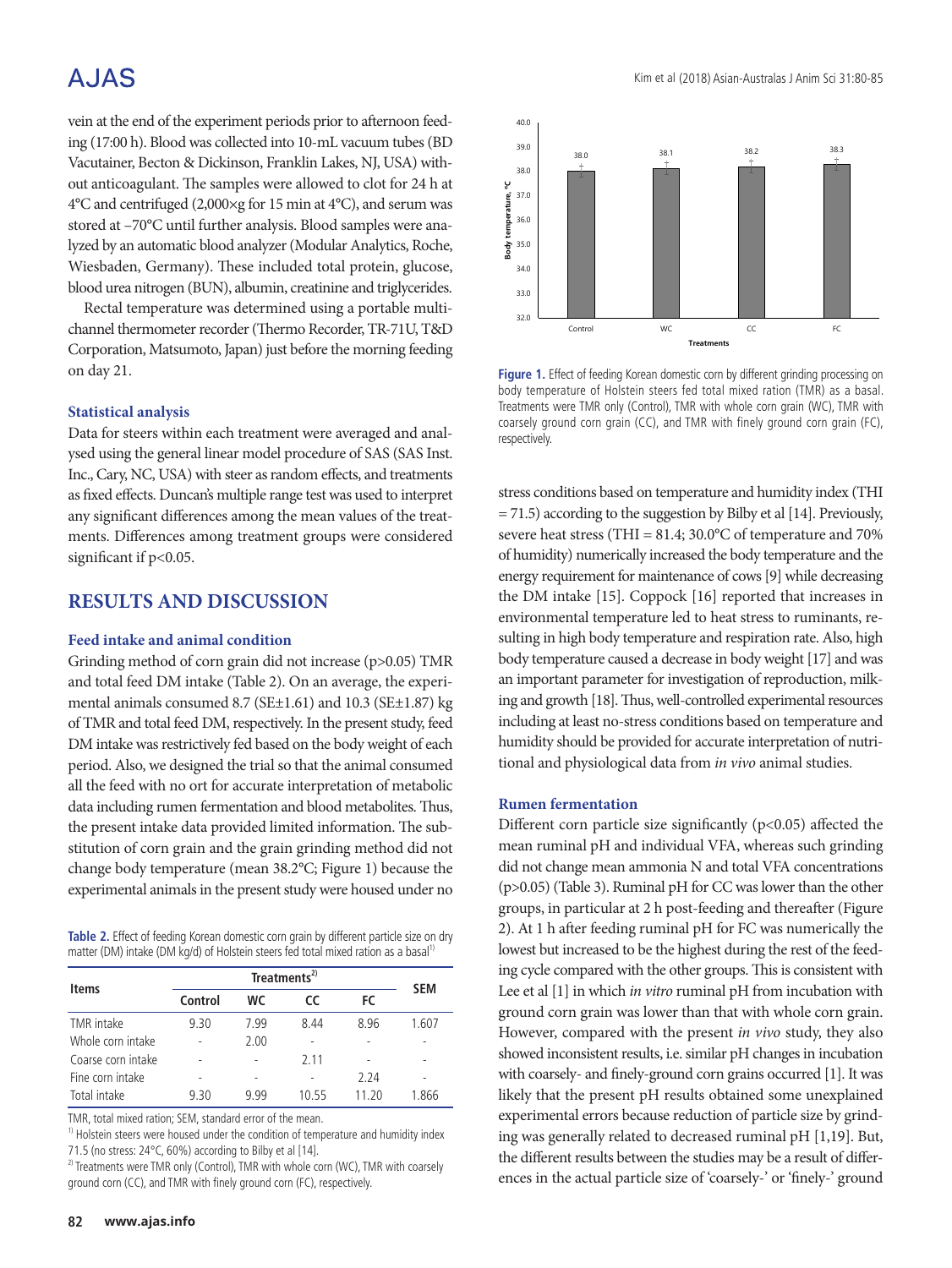**Table 3.** Effect of feeding Korean domestic corn grain by different particle size on ruminal fermentation of Holstein steers fed total mixed ration as a basal<sup>11</sup>

| <b>Items</b>                   | Treatments <sup>2)</sup> |                   |                   |                  | <b>SEM</b> |  |
|--------------------------------|--------------------------|-------------------|-------------------|------------------|------------|--|
|                                | Control                  | WC                | <b>CC</b>         | FC               |            |  |
| Ruminal pH                     | $6.35^{a}$               | $6.36^{a}$        | $6.16^{b}$        | $6.48^{a}$       | 0.074      |  |
| Ammonia N (mg/L)               | $113.9^{a}$              | $89.6^{b}$        | $89.1^{b}$        | $84.2^{b}$       | 19.44      |  |
| Total VFA (mmoles/100 mL)      | 100.0                    | 100.2             | 99.1              | 100.1            | 8.14       |  |
| Individual VFA (mmoles/100 mL) |                          |                   |                   |                  |            |  |
| Acetate                        | 54.1 <sup>b</sup>        | 57.1 <sup>a</sup> | $53.6^{b}$        | $54.1^{b}$       | 1.24       |  |
| Propionate                     | 22.3 <sup>a</sup>        | $19.0^{b}$        | 21.4 <sup>a</sup> | $19.4^{b}$       | 0.54       |  |
| Iso-butyrate                   | $12^b$                   | 1.5 <sup>a</sup>  | 1.3 <sup>ab</sup> | $1.4^{ab}$       | 0.09       |  |
| Butyrate                       | $16.3^{b}$               | $17.0^{b}$        | 17.1 <sup>b</sup> | $19.5^a$         | 0.85       |  |
| Iso-valerate                   | $2.4^{b}$                | 2.9 <sup>a</sup>  | 3.0 <sup>a</sup>  | 2.8 <sup>a</sup> | 0.41       |  |
| Valerate                       | 2.7 <sup>a</sup>         | 2.0 <sup>b</sup>  | 2.6 <sup>a</sup>  | $2.2^{b}$        | 0.33       |  |
| Caproic acid                   | 1.0 <sup>a</sup>         | $0.6^{b}$         | 0.9 <sup>a</sup>  | 0 <sup>b</sup>   | 0.13       |  |
| Acetate/propionate             | 2.6 <sup>b</sup>         | $3.1^a$           | 2.6 <sup>b</sup>  | 2.9 <sup>a</sup> | 0.13       |  |

SEM, standard error of the mean; VFA, volatile fatty acids; TMR, total mixed ration.

<sup>1)</sup> Holstein steers were housed under the condition of temperature and humidity index 71.5 (no stress:  $24^{\circ}$ C, 60%) according to Bilby et al [14].

<sup>2)</sup> Treatments were TMR only (Control), TMR with whole corn grain (WC), TMR with

coarsely ground corn grain (CC) and TMR with finely ground corn grain (FC), respectively.

 $a,b,c$  Means in a row with different superscripts are significantly different (p < 0.05).

corns in the previous study [1]. In the study of Lee et al [1], coarselyand finely-ground corn grains were prepared by grinding through 4 mm and 1 mm mesh screens, respectively. It seemed that the 'coarsely' ground corn from the 4 mm mesh filtration contained a considerable amount of smaller than 1 mm 'coarsely' ground corn grain [1]. Our presumption may be supported by the observation of little differences in digestibility between finely (<2.5 mm) and coarsely ground (3.5 mm) corn grains when the particle size of corn grains are similar [20]. In the present study, to avoid such experimental error, we used the ground corn grains from a size between 1.3 to 6.0 mm for the coarsely ground corn grains and a size of smaller than 3.5 mm for the finely ground corn grains,



Figure 2. Changes in ruminal pH of Holstein steers fed total mixed ration (TMR) as a 1. Figure 21 changes in rannum privatives received the columnication (mm), as a<br>basal. Treatments were TMR only (Control, ●), TMR with whole corn grain (WC, ■), TMR with coarsely ground corn grain (CC, ▲), and TMR with finely ground corn grain (FC, ♦), respectively.  $\frac{3}{2}$  (CO  $\frac{3}{2}$  and TCC, and TMR with fine correction  $\frac{3}{2}$  and  $\frac{3}{2}$  and  $\frac{3}{2}$  and  $\frac{3}{2}$ 

respectively, even though some particle sizes may still have coincided (for details, see Materials and Methods). The reason for relatively high pH value of FC was not clear, but may have resulted from too small particle sizes of FC, i.e. it may had insufficient retention time for microbial attack in the rumen. Thus, the present pH results imply that the grinding reduces the size of particles and the coarsely grinding processing increases the corn grain surface area for the microbial attack [21], expected to lead high starch digestion in the rumen [19]. Starch is supposed to be readily degraded by rumen microbes and therefore an expected higher pH in FC.

Feeding corn grains significantly (p<0.05) decreased mean ammonia N concentration compared to the control, but no changes in ammonia N appeared among corn grains fed groups (p>0.05) (Table 3, Figure 3). In the present study, N intake for control (1.60 kg/d, data not shown) was similar to those for WC (1.59) and numerically lower than CC (1.68) and FC (1.79), respectively. This should have resulted in lower ammonia N for control than the corn feeding groups since high N content available for microbial attack increases ammonia N in the rumen [22,23]. In the present study, high ammonia N in the control may have presumably occurred for two reasons, i.e. slower meal time of TMR and soluble N content in TMR. In general, ruminant animals have a better appetite for concentrate rather than forage including TMR [24]. Also, high soluble N in feeds is closely related to high concentration of ruminal ammonia N [25]. The previous observations were correct because the present diurnal pattern in ammonia N for control was similar till 1 to 2 h post-feeding and higher thereafter compared with the other groups despite lack of significance.

Feeding different particle size corn grains did not affect the total VFA concentration in the present study (Table 3, Figure 4). This is in contrast with the previous *in vitro* study by Lee et al [1] where coarsely and finely ground corn feeding were significantly higher than whole corn feeding. The discrepancy in total VFA between the present and previous studies may result from the



**Figure 3.** Changes in ruminal ammonia N of Holstein steers fed total mixed ration (TMR) as a basal. Treatments were TMR only (Control, ●), TMR with whole corn grain  $(WC, \blacksquare)$ , TMR with coarsely ground corn grain (CC,  $\blacktriangle$ ) and TMR with finely ground corn grain (FC,  $\triangleleft$ ), respectively.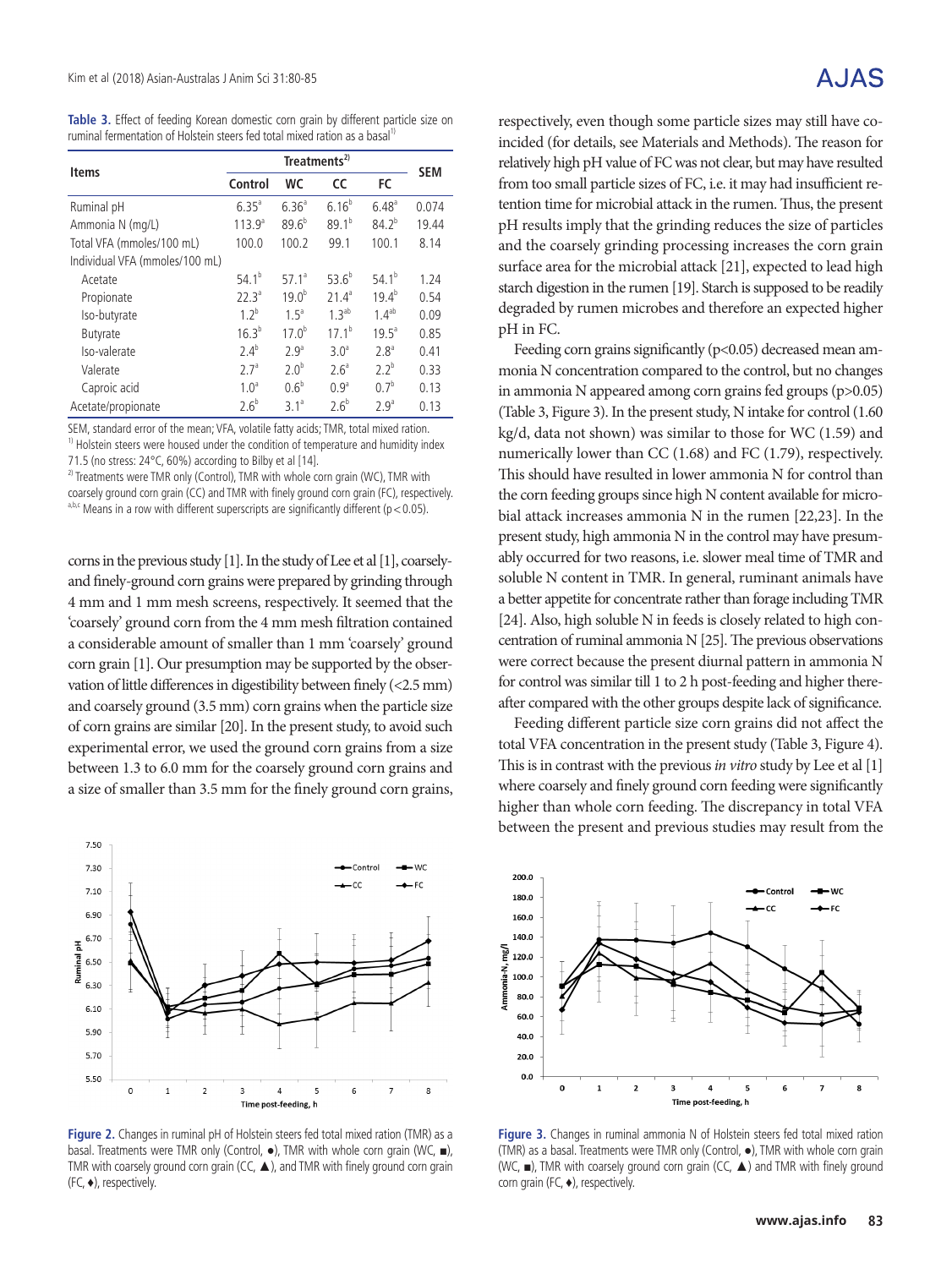## A.JAS



**Figure 4.** Changes in ruminal volatile fatty acid of Holstein steers fed total mixed ration (TMR) as a basal. Treatments were TMR only (Control,  $\bullet$ ), TMR with whole corn grain (WC,  $\blacksquare$ ), TMR with coarsely ground corn grain (CC,  $\blacktriangle$ ) and TMR with finely ground corn grain (FC, ♦), respectively.

differing experimental types as well as the particle size discussed above. An *in vitro* study is often likely to produce clear results because there are no animals involved and hence there is no chewing and ruminating steps, and no absorption of VFA [13]. Our observation agrees with the *in vivo* study of Reinhardt et al [7] where there was no change due to corn processing on ruminal fermentation as affected by total VFA concentration. The lowest acetate and the highest propionate were observed for CC, while the ratio of acetate to propionate was lower for CC than WC and FC. This is consistent with the previous results where corn grain grinding decreased the ratio of acetate to propionate in cattle [1]. Also, the ratio of VFA may be good for animal performance, in particular feed digestibility in the rumen because coarse grinding of corn grain (e.g. a grinding size of 3.2 to 7.9 mm) increased starch digestion [19] and DM digestibility [4]. Overall, in addition to ruminal pH data in the present study, the individual VFA and the ratio of acetate to propionate clearly supports our observation that coarse ground corn grain feeding may increase feed digestion in the rumen.

#### **Blood metabolites**

Feeding different particle size corn grains did not affect (p>0.05) blood metabolites except for triglyceride appearing to be higher for FC than the other groups (Table 4). Although blood albumin was not difference between treatments, blood albumin concentration was numerically higher for WC and CC (3.80 and 3.85 g/dL) than FC and control (3.73 and 3.68 g/ dL). However, this is not clear because, in general, blood albumin is an index of protein synthesis in a body, i.e. low albumin indicates relatively high protein synthesis [26]. However, the mean concentration of blood creatinine, the index of total muscle mass in a body [26], appeared to be rather similar to the patterns of albumin concentration in the treatments in the present study. Blood glucose was not different between treatments but numerically higher for FC than those for the other group. This is clearly supported by the high ratio

**Table 4.** Effect of feeding Korean domestic corn grain by different particle size on blood metabolites of Holstein steers fed total mixed ration as a basal<sup>1</sup>

| Items                |            | <b>SEM</b> |            |                   |       |  |
|----------------------|------------|------------|------------|-------------------|-------|--|
|                      | Control    | WС         | <b>CC</b>  | FC                |       |  |
| Albumin (g/dL)       | 3.68       | 3.80       | 3.85       | 3.73              | 0.075 |  |
| Glucose (mg/dL)      | 65.5       | 63.0       | 63.0       | 68.0              | 3.44  |  |
| Triglyceride (mg/dL) | $16.3^{b}$ | $15.8^{b}$ | $17.3^{b}$ | 21.3 <sup>a</sup> | 1.07  |  |
| Creatinine (mg/dL)   | 0.93       | 1.03       | 1.00       | 0.95              | 0.043 |  |
| BUN (mg/dL)          | 14.5       | 15.3       | 16.3       | 16.8              | 1.37  |  |
| Total protein (g/dL) | 6.98       | 7.33       | 7.50       | 7.00              | 0.217 |  |

SEM, standard error of the mean; BUN, blood urea nitrogen; TMR, total mixed ration. <sup>1)</sup> Holstein steers were housed under the condition of temperature and humidity index 71.5 (no stress: 24°C, 60%) according to Bilby et al [14].

<sup>2)</sup> Treatments were TMR only (Control), TMR with whole corn grain (WC), TMR with coarsely ground corn grain (CC) and TMR with finely ground corn grain (FC), respectively. a,b Means in a row with different superscripts are significantly different ( $p < 0.05$ ).

of acetate to propionate for FC compared with control and CC in the present study in spite of low propionate concentration for FC (Table 3) because blood glucose concentration is closely related to the ratio of acetate to propionate in the rumen and related to glucose absorption in the small intestine [27]. Typically the carbon sources of fatty acids in ruminants is acetate rather than glucose [28]. However, glucose is definitely an important factor because Vernon [29] observed that, in addition to acetate, glycerol-3 phosphate is also required for triglyceride synthesis, which completely derives from glucose. Thus, the present higher triglyceride results for FC than the other groups were rather logical. Despite lack of significance, BUN is known to be increased by increasing absorption of ruminal ammonia N from the rumen wall [13]. The concentrations of ruminal ammonia N were, however, *vice versa* (Table 3). This may be not surprising because soluble N including ammonia N can escape from the rumen [30], and thus levels of ruminal ammonia N concentration and ruminal ammonia N absorption could be different [26].

## **CONFLICT OF INTEREST**

We certify that there is no conflict of interest with any financial organization regarding the material discussed in the manuscript.

## **ACKNOWLEDGMENTS**

This study was in part funded by Cooperative Research Program for Agriculture Science & Technology Development (Project No. PJ010981012017), Rural Development Administration, Republic of Korea.

## **REFERENCES**

1. Lee SY, Kim WY, Ko JY, Ha JK. Effects of corn processing on *in vitro* and *in situ* digestion of corn grain in Holstein steers. Asian-Australas J Anim Sci 2002;15:851-8.